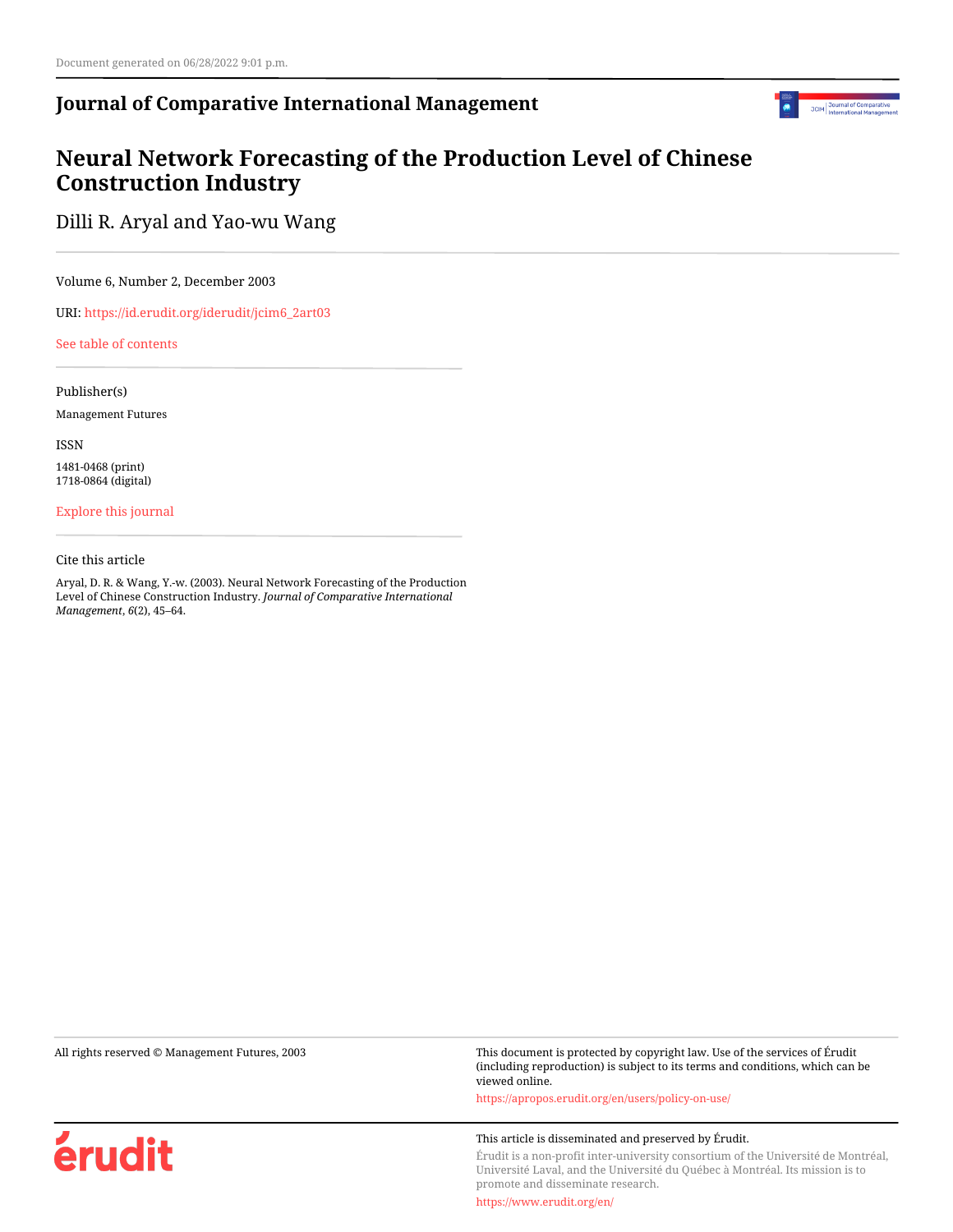# **Neural Network Forecasting of the Production Level of Chinese Construction Industry**

*by Dilli R. Aryal\* and WANG Yao-wu*

## *Harbin Institute of Technology, Harbin, 150001, China*

*Increased efforts have been devoted over the past several decades to the development and improvement of time series forecasting models. In this paper, we determine whether the forecasting performance of variables under study can be improved using neural network models. Among the best 10 retained networks, an MLP 3 layer network: 1:1-31-1:1 is selected as the ANN model with the minimum RMSE. The performance of the model is evaluated by comparing it with the ARIMA model. The root mean squared forecast error of the best neural network model is 49 per cent lower than the ARIMA model counterpart. It shows that the neural network yields significant forecast improvements. The gains in forecast accuracy seem to originate from the ability of neural networks to capture asymmetric relationships. This methodology has been applied to forecast the Chinese construction industry (CI). Since CI contributes to GDP considerably, it has an important and supportive role in the national economy of China. The empirical results show that the trend of steadily increasing production levels of CI implies a strong potential for future growth.*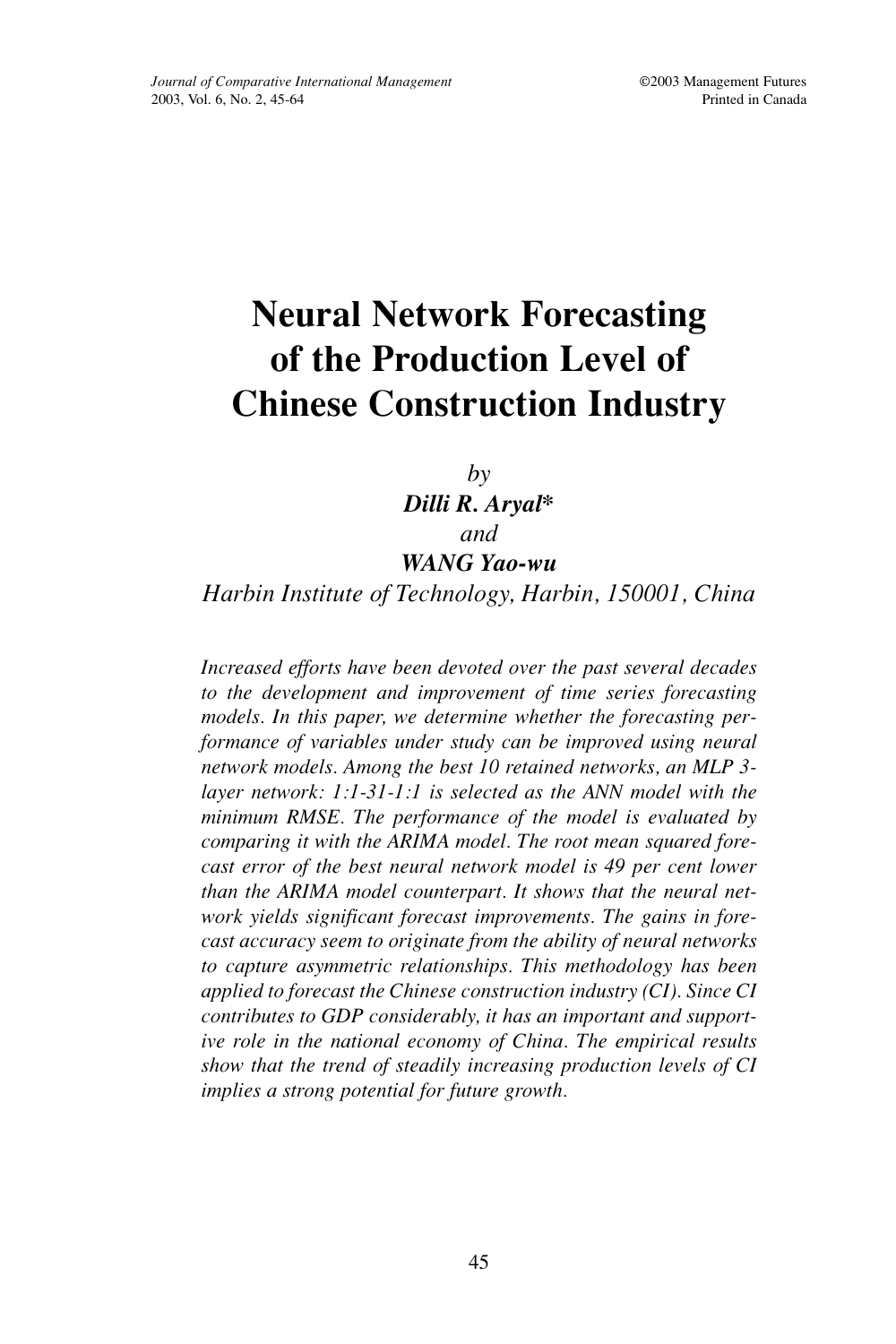## **INTRODUCTION**

Time series forecasting is an important area of forecasting in which past observations of the same variable are collected and analyzed to develop a model describing the underlying relationship. The model is then used to extrapolate the time series into the future. Increased efforts have been devoted over the past several decades to the development and improvement of time series forecasting models. Over the past few decades, there has been a considerable amount of research directed at predicting future values and thereby helping policy makers in arriving at better decisions. Most of these methodological advances have been based on statistical techniques such as the Box-Jenkins' ARIMA. Currently, there is a new challenger for these methodologies - Artificial Neural Network.

The Artificial Neural Network (ANN) is an information-processing paradigm inspired by the way biological nervous systems such as the brain process information. It works like the human brain, trying to recognize regularities and patterns in the data. It can learn from experience and generalize based on the previous knowledge. Lately, ANNs have used in time series forecasting in various fields (Zhang et al., 1998). The literature suggests that among several potential advantages, ANN can be mathematically shown to have universal function approximations (Hornik et al., 1989) and can at least partially transform the input data automatically (Connor, 1988). Some statistical time series methods have inherent limitations, requiring human interaction and evaluation. However, the estimation of ANN can be automated (Hoptroff, 1993). Moreover, many statistical models must be re-estimated periodically when new data arrive whereas many ANN algorithms learn incrementally (Widrow and Sterns, 1985). In fact if needed, ANN can even nest ARIMA forecasting models (Donaldson et al., 1993). Thus, the ANN method for forecasting and decision making is worthy of evaluation.

ANN is one of the non-linear tools that have been recently adopted in econometrics to forecast macroeconomic variables. It has been popular for its back-propagation learning, similar to the non-linear regression analysis, which enables the estimation of parameters. The innovation of ANN lies, first of all, in the introduction of hidden layers between the input layer and the output layer. The hidden layers capture all indirect relations between explanatory variables and the dependent variable. Second is the application of the activation function, i.e. logistic function, which has the ability to approximate any nonlinear function.

China has achieved remarkable success in economic development by experiencing a high economic growth rate since the introduction of the "opening-up" policies of 1978. In spite of a slowdown in the global economy, the Chinese economy has sustained a continuously high rate of annual growth—an average annual rate of about 10%. This growth is unprecedented in world his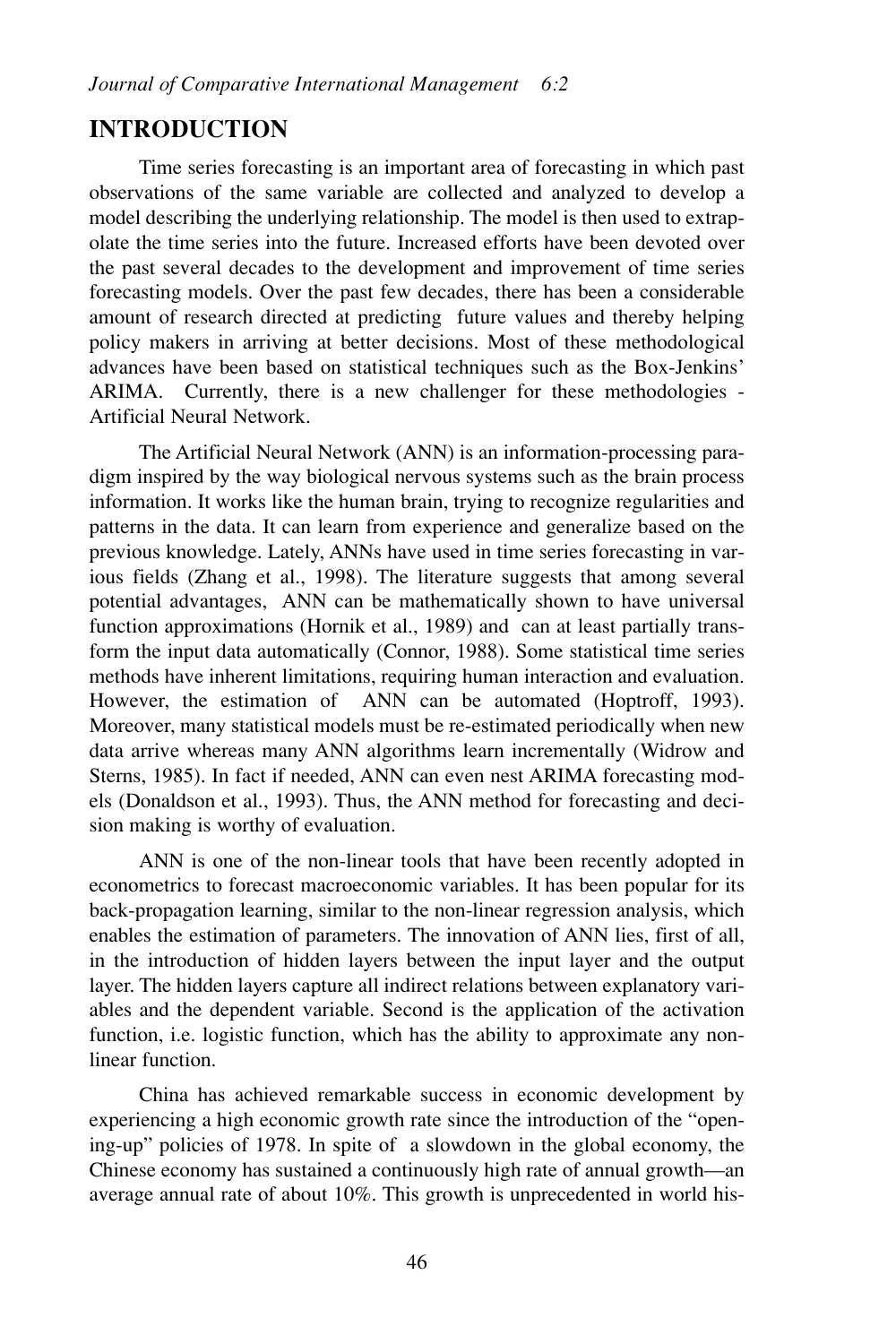tory, with the exception of small, diamond-rich Botswana. In China, the Construction Industry (CI) is considered one of the fundamental sectors for the growth of gross domestic product (GDP). Statistics show that the percentage contribution of the CI to China's GDP has been increasing since 1978. In 2000, it stood at about 6.6%, compared to 4.6% and 4.3% in 1990 and 1980 respectively (National Bureau of Statistics, 2001). Due to the transition from traditional planning to a market-driven economic system, the CI has encountered rapid changes. Mayo and Liu (1995) have analyzed the situation and efforts of the construction industry in china. It is espoused that the CI can account for a large proportion of the national economy (Jin et al., 2002).

The purpose of this paper is to study the behavior of production level of CI by developing an ANN model based on the work of Dilli and Wang (2002). The data on Ratio between the Gross Output Value of Construction Industry (CI) and GDP (RGOVC hereafter) of PR of China over two decades is used to accomplish this task. The performance of the empirical model is evaluated by comparing it with the Autoregressive Integrated Moving Average (ARIMA) model. The reminder of the paper is organized as follows. Section 2 provides a brief literature review. Section 3 offers a brief exposition of the neural network. Section 4 presents the neural network model for time series forecasting. Section 5 discusses the empirical model development and its performance evaluation is discussed in section 6. Finally, the findings of the research are summarized in section 7.

## **LITERATURE REVIEW**

ANNs have been widely used for solving many forecasting and decision modeling problems (Hiew and Green, 1992). Investigators have been attracted by ANN's freedom from restrictive assumptions such as linearity that are often needed to make the traditional mathematical models tractable. They have further argued that ANN can easily model both parametric and non-parametric processes and transform the input data automatically. ANNs have been tried out as research tools in several fields. Empirical analysis of the application of the neural network in financial time series shows that ANN models have outperformed the traditional time series models in most cases in forecasting stock prices and exchange rates (White, 1988; Kamijo and Tanigavwa, 1990; Yoon and Swales, 1990 and Ahmadi, 1993). Bosarge (1993) suggested an expert system with a neural network at its core. He found significant nonlinearities in different time series (S&P 500, Crude Oil, Yen/Dollar, Eurodollar, and Nikkeiindex) and was able to improve the quality of the forecast considerably. Hutchinson et al., (1994) have found that neural network models can sometimes outperform the parametric Black-Scholes option pricing formula. Neural network model developed by Angstenberger (1996) has some success at forecasting the S & P 500 index.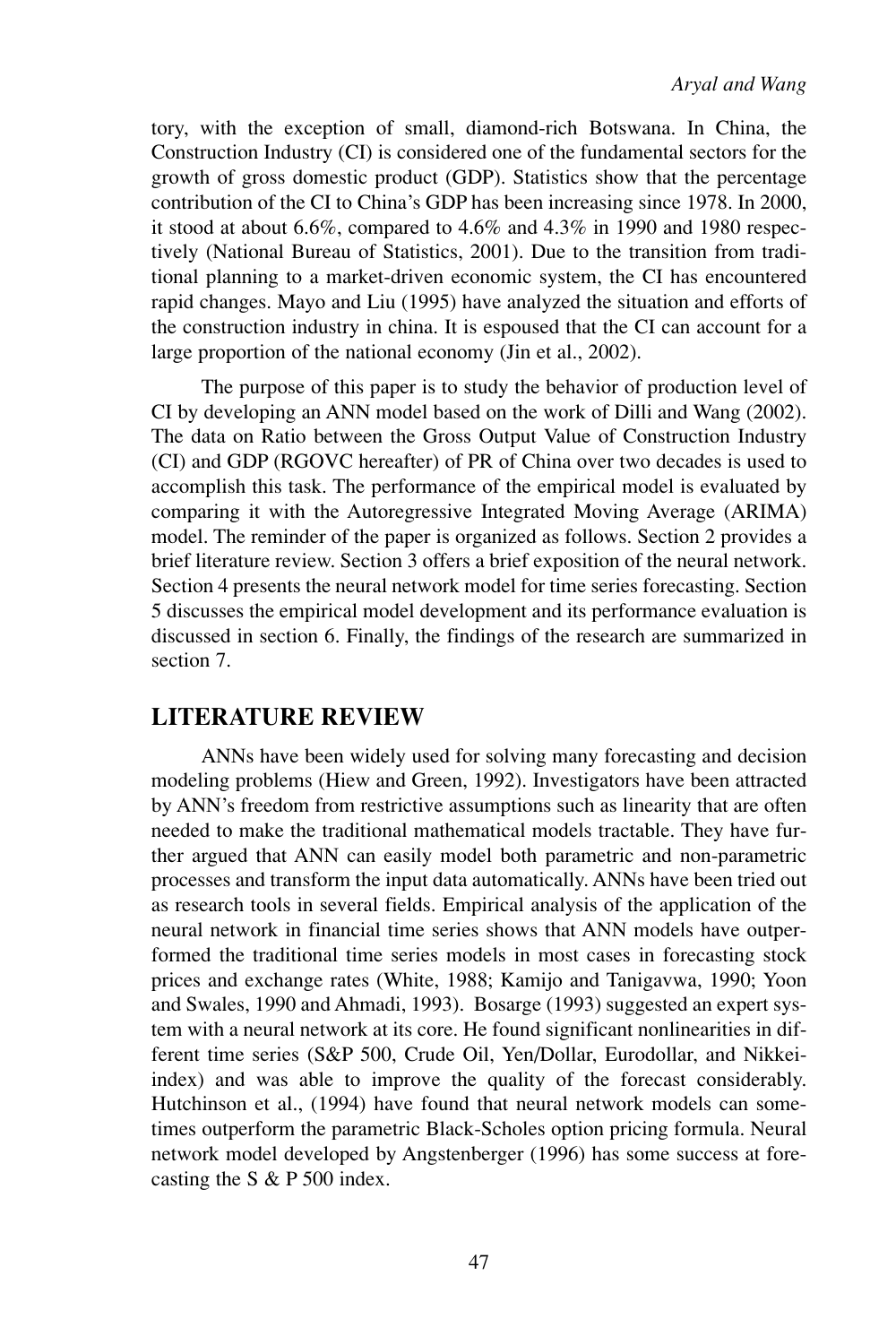The use of neural networks in macroeconomics is still in its relative infancy. The study done by Kuan and White (1994) is probably the first attempt to introduce neural networks to macroeconomic forecasting. Maasoumi et al., (1996) have applied a back-propagation ANN model to forecast some US macroeconomic series such as the consumer price index, unemployment, GDP, money and wages. Swanson and White (1995) applied an ANN model to forecast macroeconomic series and compared their results with those from traditional econometric approaches. Although the results were mixed, they concluded that ANN models were promising even when there is no explicit non-linearity.

Artificial neural networks and traditional time series techniques have been compared in several studies. The best of these studies have used the data from the well-known "M-competition" (Makridakis et al., 1982). Sharda and Patil (1990) used 75 series from a systematic sample of 111 series and found that artificial neural network models performed as well as the automatic Box-Jenkins procedure. Sharda and Patil (1992) found that for time series with a long memory, artificial neural network models and Box-Jenkins models produce comparable results. However, for time series with short memory, Tang and Fishwick (1991) found artificial neural networks to be superior to Box-Jenkins. Moody et al., (1993) have focused on the US aggregate industrial production finding that a neural network model outperforms a linear model at horizons of six months and longer. Moody (1995) has presented empirical result for forecasting the U.S. index of industrial production and argued that superior performance can be obtained using state-of-the-art neural network models than using conventional linear time series and regression methods. Kohzadi et al., (1995) applied neural networks to forecast the corn futures and found that the forecast error of the neural network model is between 18 and 40 per cent lower than that of the ARIMA model. Swanson and White (1997a, 1997b) have investigated the performance of neural network models in forecasting nine quarterly seasonally adjusted US macroeconomic time series finding that they generally outperform constant-coefficient linear models. Neural networks have also been successfully applied to aggregate electricity consumption (McMenamin, 1997).

Recently, the ANNs have been extensively studied and used in macroeconomic time series forecasting (Zhang et al., 1998), especially the application of back-propagation to neural network learning (Wong, 1990). Tkacz and Hu (1999) have found that the improvement in forecast accuracy by neural networks is statistically significant at the 4-quarter horizon. Tkacz (1999) have applied a neural network model to forecast the Canadian GDP growth using financial variables. The forecasting accuracy of Canada's real GDP growth by the neural network is found to be superior to other time series models (Gonzalez, 2000). Tkacz (2001) has found that neural networks yield statistically lower forecast errors for the year-over-year growth rate of real GDP relative to linear and univariate models.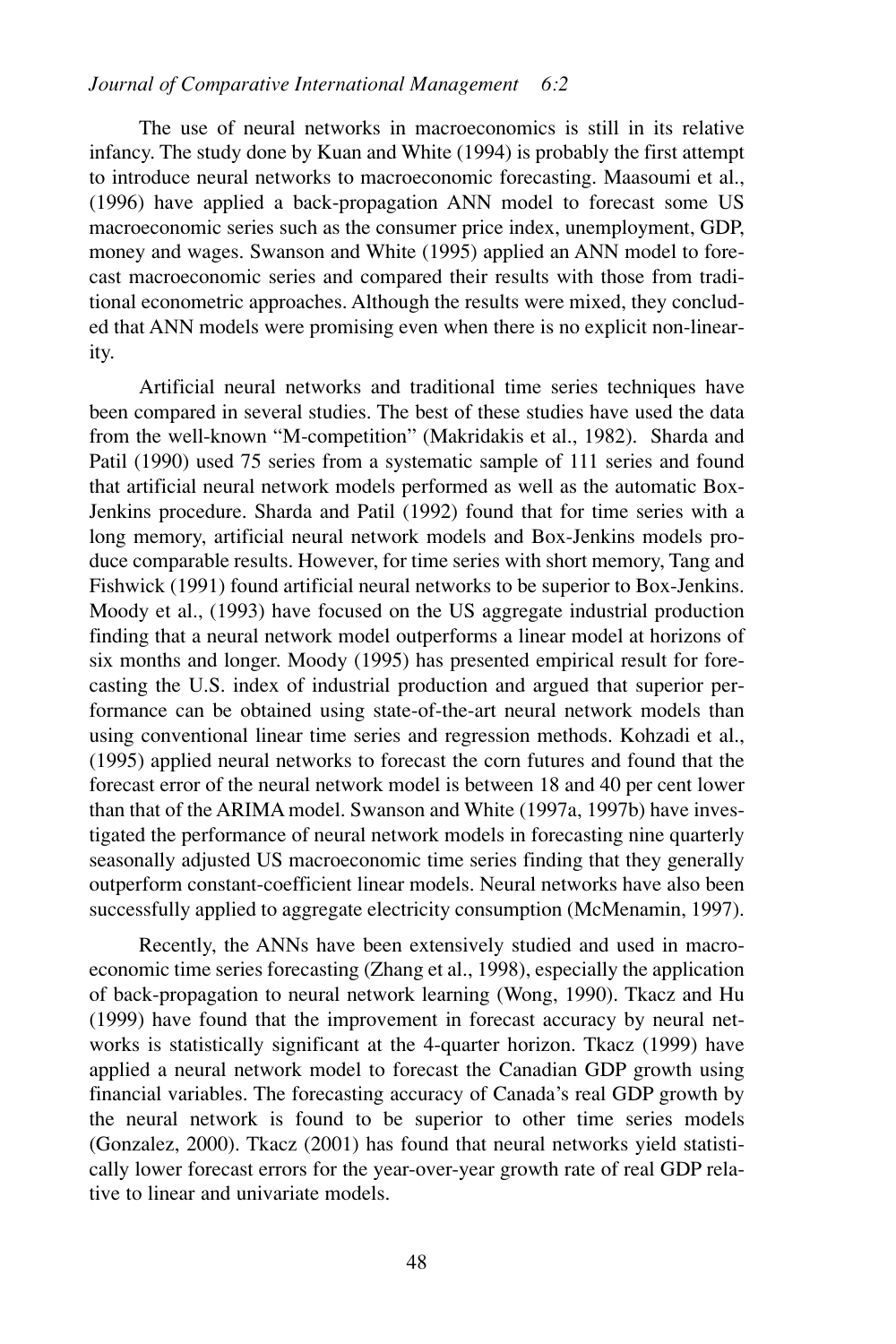The neural networks have been shown to be a promising tool for forecasting financial time series and it is shown that neural networks with an appropriate amount of historical knowledge have a better forecasting performance than neural networks trained with a larger training set (Walczak, 2001). The two-layered feed-forward network can be a useful forecasting alternative to the widely popular Box-Jenkins linear model (Hwarng and Ang, 2001). Prudence (2002) has shown that the ANN model outperforms the ARIMA model in within sample predictions of core inflation in Jamaica and captures all the major turning points. The use of neural network models in forecasting the failures and reliability of engine systems provides a promising alternative and leads to better predictive performance than the linear benchmark ARIMA models (Xu et al., 2003). Based on this literature review one could conclude that neural networks application to macroeconomics time series forecasting is quite novel.

## **NEURAL NETWORKS: A BRIEF EXPOSITION**

#### **Concept of Neural Networks**

The human brain is formed by over a billion neurons that are connected in a large network that is responsible for thought. An artificial neural network is just an attempt to imitate how the brain's networks of nerves learn. An ANN is a mathematical structure designed to mimic the information processing functions of a network of neurons in the brain (Hinton, 1992). Each neuron, individually, functions in a quite simple fashion. It receives signals from other cells through connection points (synapses), averages them and if the average over a short of time is greater than a certain value the neuron, produces another signal that is passed on to other cells. As Wasseman (1989) pointed out, it is the high degree of connectivity rather than the functional complexity of the neuron itself that gives the neuron its computational processing ability. Neural networks are very sophisticated modeling techniques, capable of modeling extremely complex functions. The neural network user gathers representative data, and then invokes training algorithms to automatically learn the structure of the data.

#### **Biological Inspiration**

The human brain contains about 10 billion nerve cells, or neurons. The brain's network of neurons forms a massively parallel information processing system. The basic computational unit in the nervous system is the nerve cell or neuron. A neuron has mainly *Dendrites* (inputs), *Nucleus* (processing the inputs) and an *Axon* (output). A neuron receives input from other neurons. Once input exceeds a critical level, the neuron discharges a spike - an electrical pulse that travels from the cell, down the axon, to the next neuron(s). This spiking event is also called depolarization, and is followed by a refractory period, during which the neuron is unable to fire. The axon endings (Output Zone) almost touch the dendrites or cell body of the next neuron. Transmission of an electrical signal from one neuron to the next is effected by neurotransmitters,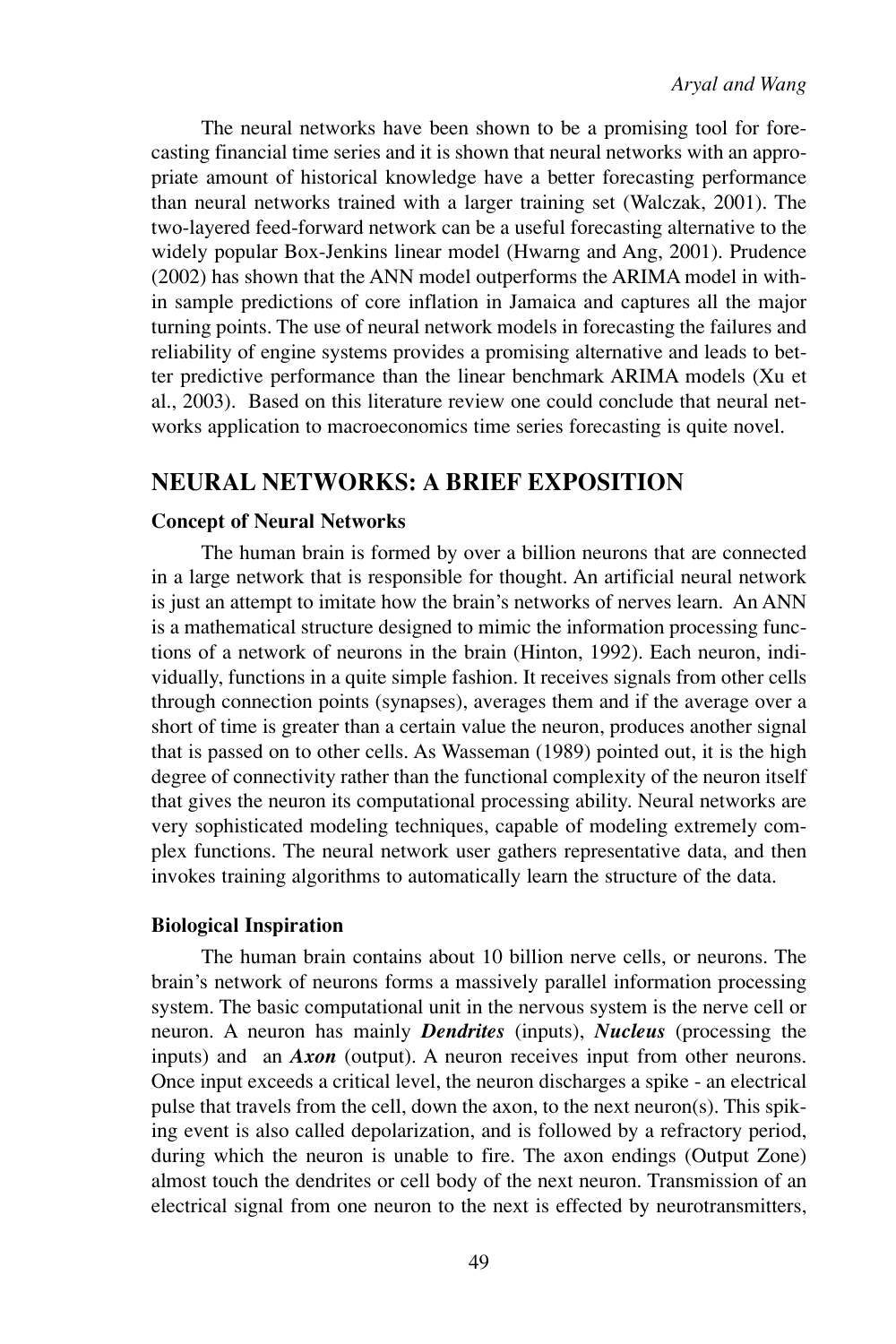### *Journal of Comparative International Management 6:2*

chemicals which are released from the first neuron and which bind to receptors in the second. This link is called a *synapse*. Basically, a biological neuron receives inputs from other sources, combines them in some way, performs a generally nonlinear operation on the results, and then outputs the final result. *Figure 1* shows a simplified biological neuron and the relationship of its components.



**Figure 1: Basic illustration of a neuron**

#### **The Basic Artificial Neuron**

The first computational neuron was developed in 1943 by the neurophysiologist Warren McCulloch and the logician Walter Pits based on the biological neuron. It uses the step function to fire when threshold  $\mu$  is exceeded. If the step activation function is used (i.e. the neuron's output is 0 if the input is less than zero, and 1 if the input is greater than or equal to 0) then the neuron acts just like the biological neuron described earlier. Artificial neural networks are comprised of many neurons, interconnected in certain ways to cast them into identifiable topologies as depicted in *Figure 2*.

Introductory Psychology *Electronic Image Bank* (1995). Times Mirror Higher Education Group, Inc.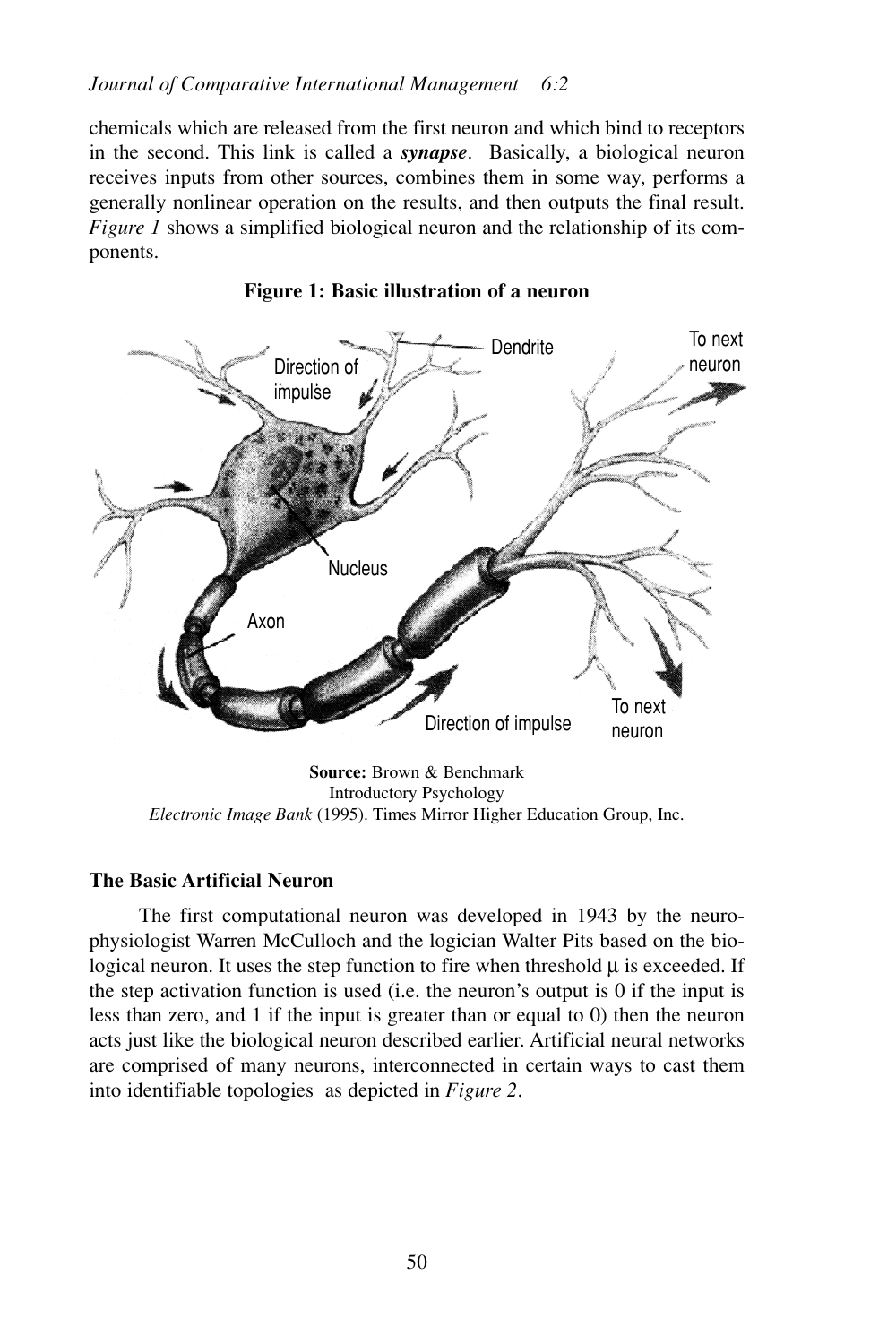

#### **Figure 2: The basic of artificial neuron**

Note that various inputs to the network are represented by the mathematical symbol,  $x(n)$ . Each of these inputs is multiplied by a connection weights w(n). In the simplest case, these products are simply summed, fed through a transfer function to generate a result, and then output. Even though all artificial neural networks are constructed from this basic building block the fundamentals vary in these building blocks and there are some differences.

#### **Architecture of the Neural Network**

Neural nets are a computational framework consisting of massively connected simple processing units. These units have an analog to the neuron in the human brain. One of the most popular neural net paradigms is the feed-forward neural network (FNN) and the associated back-propagation (BP) training algorithm. A brief discussion of both is in order.

#### *Feed-forward networks*

In a FNN, the neurons (i.e. the processing units) are arranged in layers i.e. the input, the hidden ones and the output. Feed-forward ANNs allow signals to travel one way—only from input to output. *Figure 3* gives a typically fully connected 3- layer feed-forward network topology.

This network has four units in the first layer (layer A) and three units in the second layer (layer B), which are called *hidden layers.* This network has one unit in the third layer (layer C), which is called the *output layer*. Finally, this network has four network inputs and one network output. Each networkinput-to-unit and unit-to-unit is modified by a weight. In addition, each unit has an extra input that is assumed to have a constant value of one. The weight that modifies this extra input is called the *bias*. All data propagate along the connections in the direction from the network inputs to the network output hence the term *feed-forward.*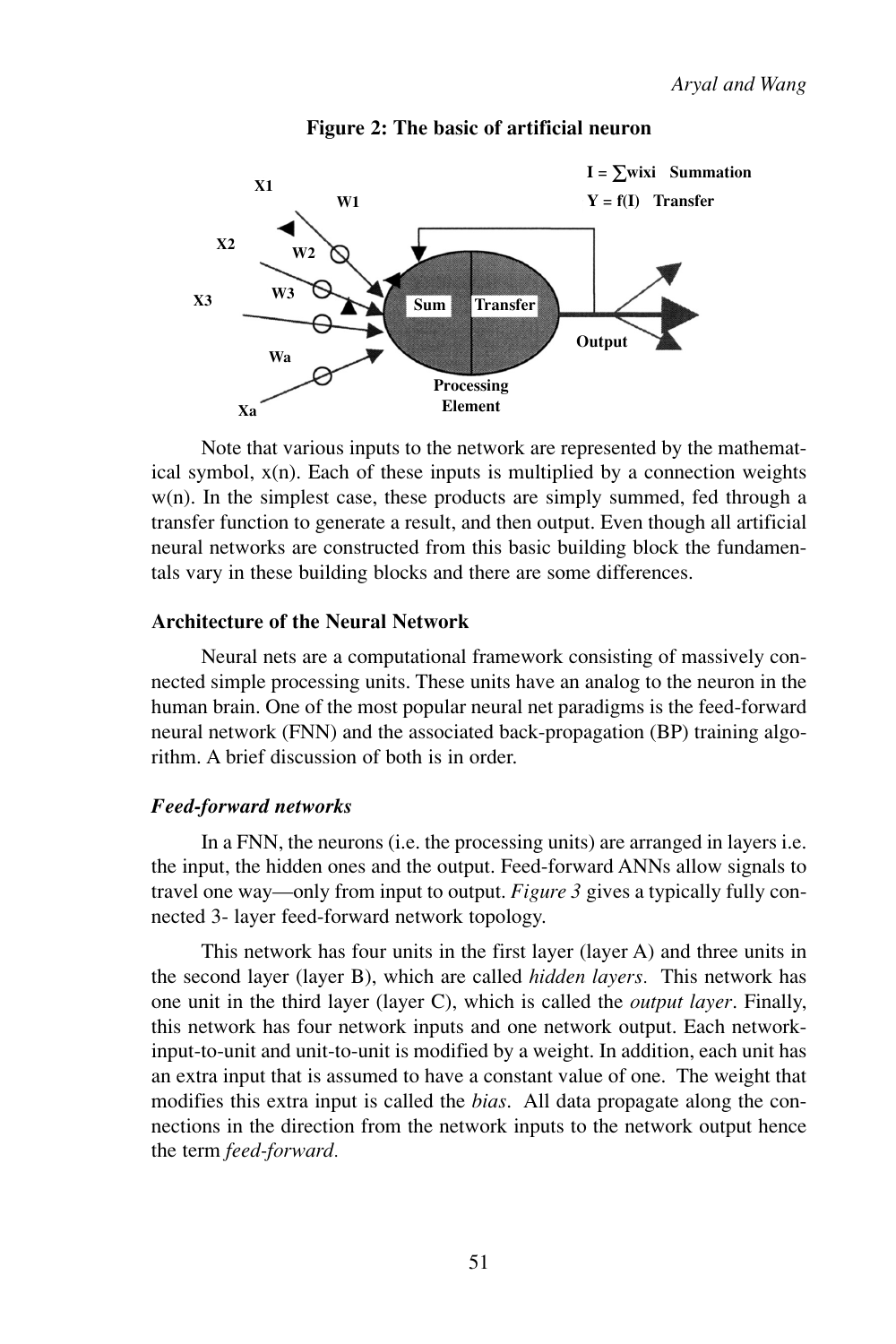

#### **Figure 3: A 3-layer feed-forward neural networks**

#### *Networks layers*

The most common type of artificial neural network consists of three groups, or layers, of units: a layer of "i*nput*" units is connected to a layer of "*hidden*" units, which is connected to a layer of "*output*" units. The activity of the input units represents the raw information that is fed into the network. The activity of each hidden unit is determined by the activities of the input units and the weights on the connections between the input and the hidden units. The behavior of the output units depends on the activity of the hidden units and the weights between the hidden and output units.

#### *Perceptrons*

One of the most useful and successful applications of neural networks to data analysis is the multilayer perceptron model (MLP). Multilayer perceptron models are non-linear neural network models that can be used to approximate almost any function with a high degree of accuracy (White, 1992). An MLP contains a hidden layer of neurons that uses non-linear activation functions, such as a logistic function. *Figure 4* offers a representation of an MLP with one hidden layer and a single input and output.

It represents a simple non-linear regression. The number of inputs and outputs in the MLP, as well as the number, can be manipulated to analyze different types of data.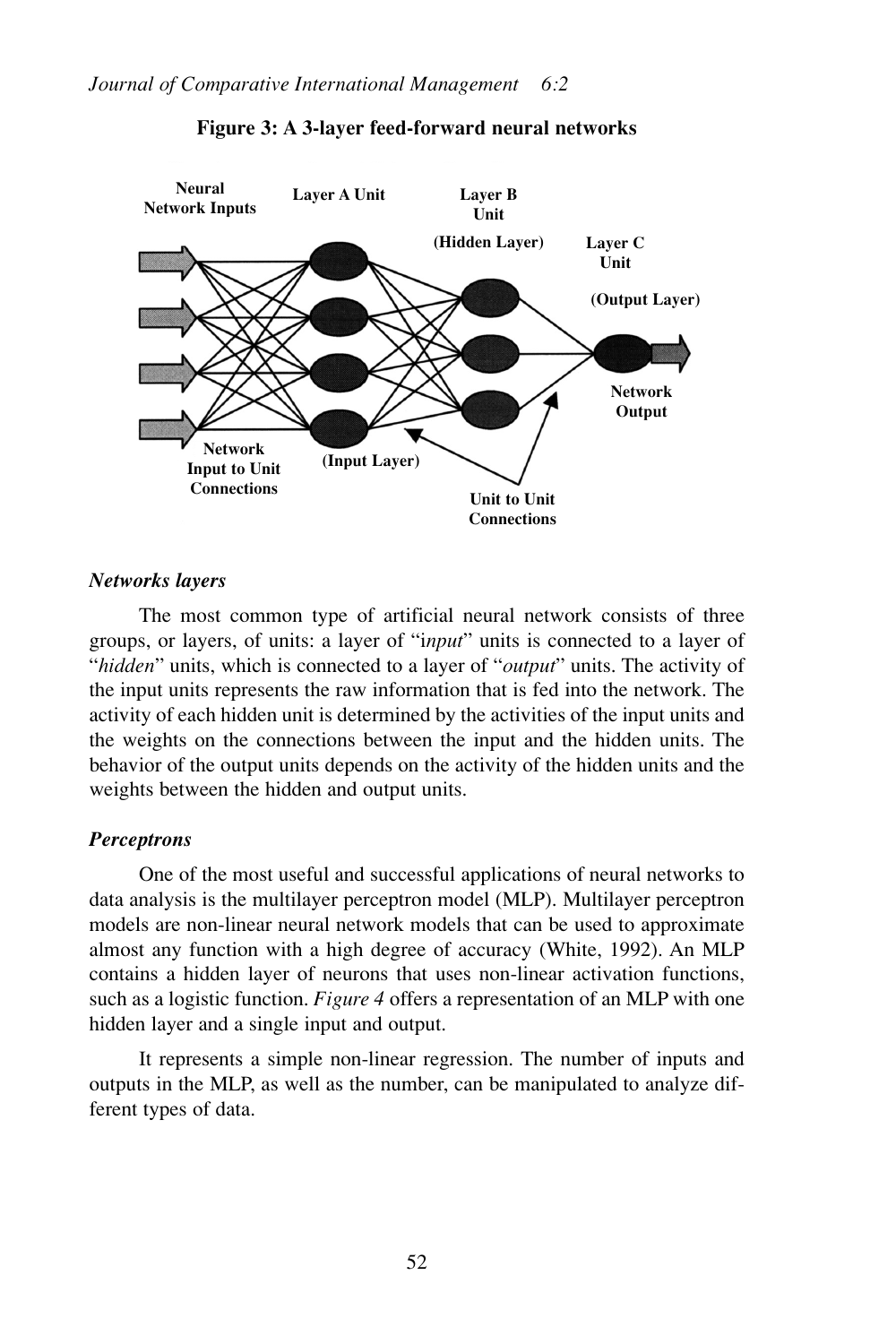

#### **Figure 4: Multi-layer Perceptrons with single hidden layer**

#### **Training Neural Networks**

A neural network must be trained before it is actually applied. Training involves feeding the network with data so that it would be able to learn the knowledge among inputs through its learning rule. There are three types of training algorithms: initialization algorithms, supervised learning and unsupervised learning. Initialization algorithms are not really training algorithms at all, but methods to initialize weights prior to training proper. They do not require any training data. In supervised learning, the algorithms alter weights and/or thresholds, using sets of training cases that include both input and target output values. In unsupervised learning, using sets of input training cases, the weights and/or thresholds are altered i.e., output values are not required, and if present are ignored. We use the back-propagation learning algorithm in this paper.

#### *Back-propagation networks*

Though several network architectures and training algorithms are available, the back-propagation (BP) algorithm is by far the most popular. The network is considered a feed-forward and the learning is supervised. Multilayer perceptrons neural networks trained by BP consist of several layers of neurons, interconnections, and weights that are assigned to those interconnections. Each neuron contains the weighted sum of its inputs filtered by a sigmoid (S-shaped) transfer function. The error of the output relative to the desired output is propagated backwards through the network in order to adjust the synapse weights.

The learning process of back-propagation neural network is actually an error minimization procedure (Rumelhart, Hinton, and Williams, 1986). A typical BPN model uses three vectors: input vector, one or more hidden vectors, and an output vector. After the input and output vectors are fed into the BPN model, the network first selects parameters randomly and processes the inputs to generate a predicted output vector. After calculating the error between its predicted outputs and the observed outcomes, the network adjusts the parameters in ways that will reduce the error, generates a new output vector; calculates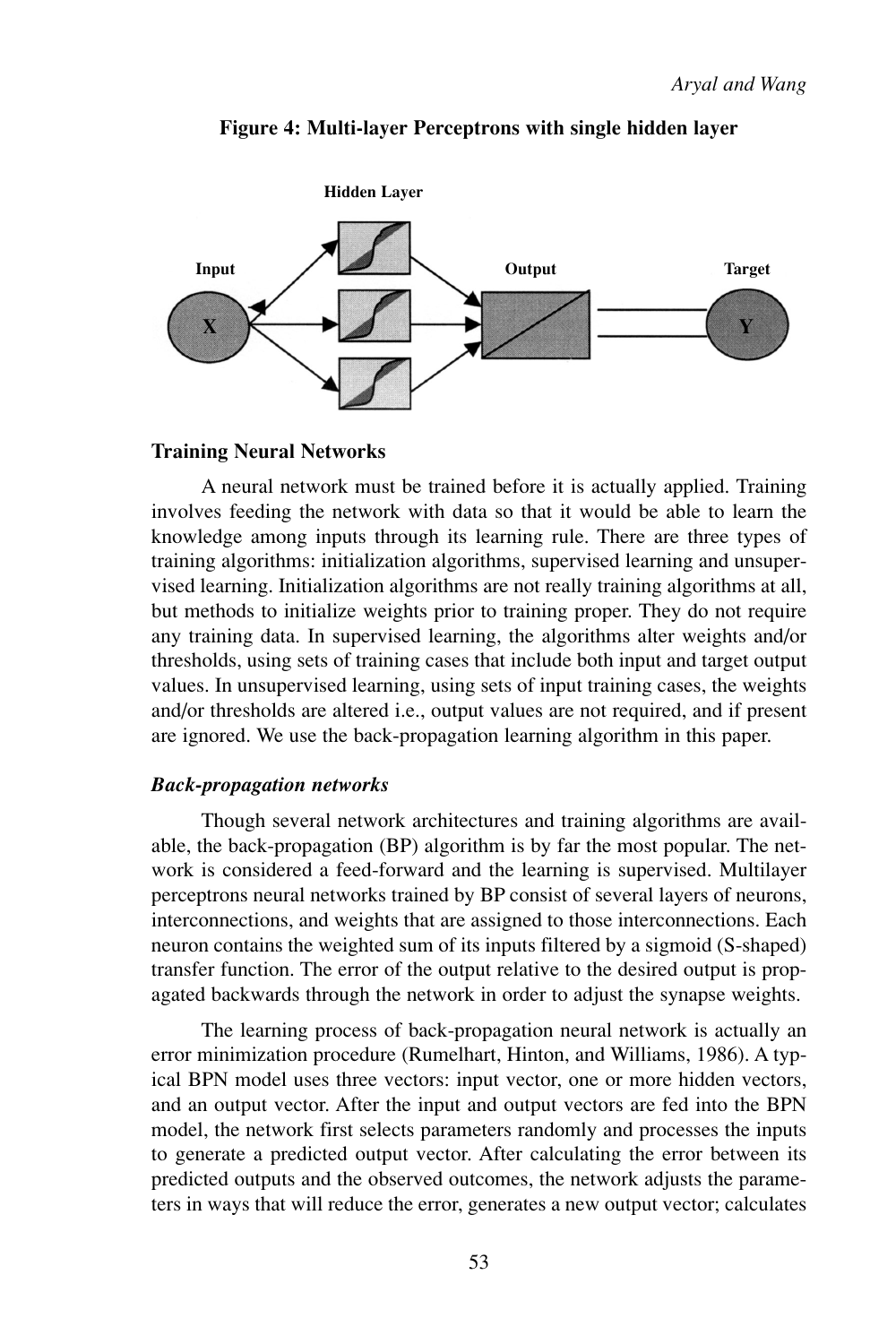the errors, adjust its parameters again, and so on. The iteration or learning process continues until the network reaches a certain specified error. Figure 5 is a sketch of the stages of a typical BPN model with r inputs, two hidden or intermediate units, and one output unit.





In a general form, the ANN output vector produced by a model or network consisting of r input units, q hidden units, and one output unit can be written as:

$$
F(x, w) = F [\beta_0 + \sum_{j=1}^{q} G(x y_j) \beta_j]
$$
 (1)

where  $F(x, w)$  is the network's final output, F is the activation function for the final step, G is the activation function for a hidden or intermediate unit,  $X = [1,$ x1, x2..., xr ] is the input vector (including the intercept constant), and w =  $(\gamma$  $\gamma$ ,  $\gamma$ <sub>2</sub>,.........,  $\gamma$ <sub>*a*</sub>,  $\beta$ <sub>*i*</sub>) is the parameter or weights matrix. Each term  $\gamma$ <sub>*i*</sub> stands for a (r x 1) vector of weights relating the r input variables to one of the q intermediate units.  $\beta_i$ , refers to a (q x 1) vector of weights relating each intermediate output vector to the final output vector. F and G take the nonlinear sigmoid function.

#### **Neural Networks Model for Time Series Forecasting**

Artificial neural network models form an important class of nonlinear models that has attracted considerable attention in many fields of application. The use of these models in applied work is generally motivated by a mathematical result stating that under mild regularity conditions, a relatively simple ANN model is capable of approximating any Borel-measurable function to any given degree of accuracy. Therefore, researchers are trying to use the ANN as a forecasting tool in several time series data. And this paper will focus on the feed-forward neural network technique.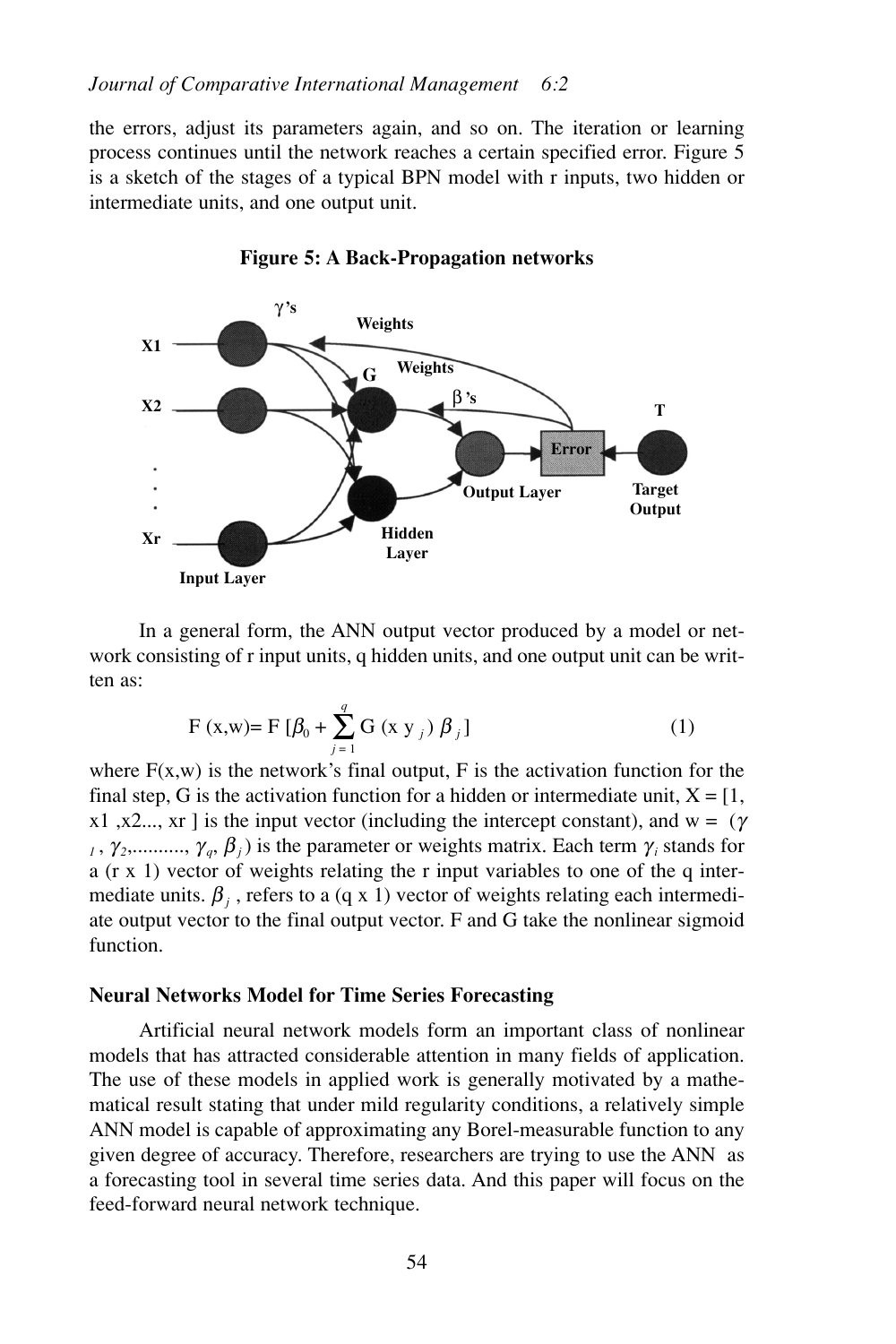The neural network forecasting model between the output (xt) layer and the inputs (xt-1, xt-2,..... ,xt-p) layer has the following mathematical representation:

$$
F(x,w)=F\left[\beta_0+\sum G(x y_j) \beta_j\right]
$$
 (2)

wherej  $(j = 0; 1; 2; \dots; q)$  and ij  $(i = 0; 1; 2; \dots; p; j = 1; 2; \dots; q)$  are the model parameters often called the connection weights; p is the number of input nodes and q is the number of hidden nodes. The logistic function is often used as the hidden layer transfer function, that is,

$$
g(x) = 1 / \{1 + \exp(-x)\}\tag{3}
$$

Hence, the ANN model of (2) in fact performs a nonlinear functional mapping from the past observations  $(x_{t-1}, x_{t-2}, \ldots, x_{t-p}; w)$  to the future value  $x_t$ ,

i.e., 
$$
xt = f(x_{t-1}, x_{t-2},..., x_{t-p}; w) + \varepsilon_t,
$$
 (4)

where w is a vector of all parameters and f is a function determined by the network structure and connection weights. Thus, the neural network is equivalent to a nonlinear autoregressive model. Note that expression (2) implies one output node in the output layer which is typically used for one-step-ahead forecasting. The simple network given by (2) is surprisingly powerful in that it is able to approximate arbitrary function as the number of hidden nodes q is sufficiently large (Hornik et al., 1990).

As there is no systematic rule and theory in deciding the parameters p and q, simultaneous experiments are often conducted to select an appropriate p as well as q. Once a network structure (p; q) is specified, the network is ready for training-a process of parameter estimation. A back-propagation training system as discussed earlier is used in this study. As in ARIMA model building, the parameters are estimated such that an overall accuracy criterion such as the root mean squared error is minimized. The forecasting performance is measured with the help of two well known criteria:

RMSE = 
$$
\left\{ \frac{1}{n} \sum_{t=1}^{n} (X_t(o))^2 \right\}^{1/2}
$$
 (5)

$$
\text{MAE} = \left\{ \frac{1}{n} \sum_{t=1}^{n} |X_t(p) - X_t(o)| \right\} \tag{6}
$$

where  $x(p)$  and  $x(o)$  represent predicted and observed values, respectively.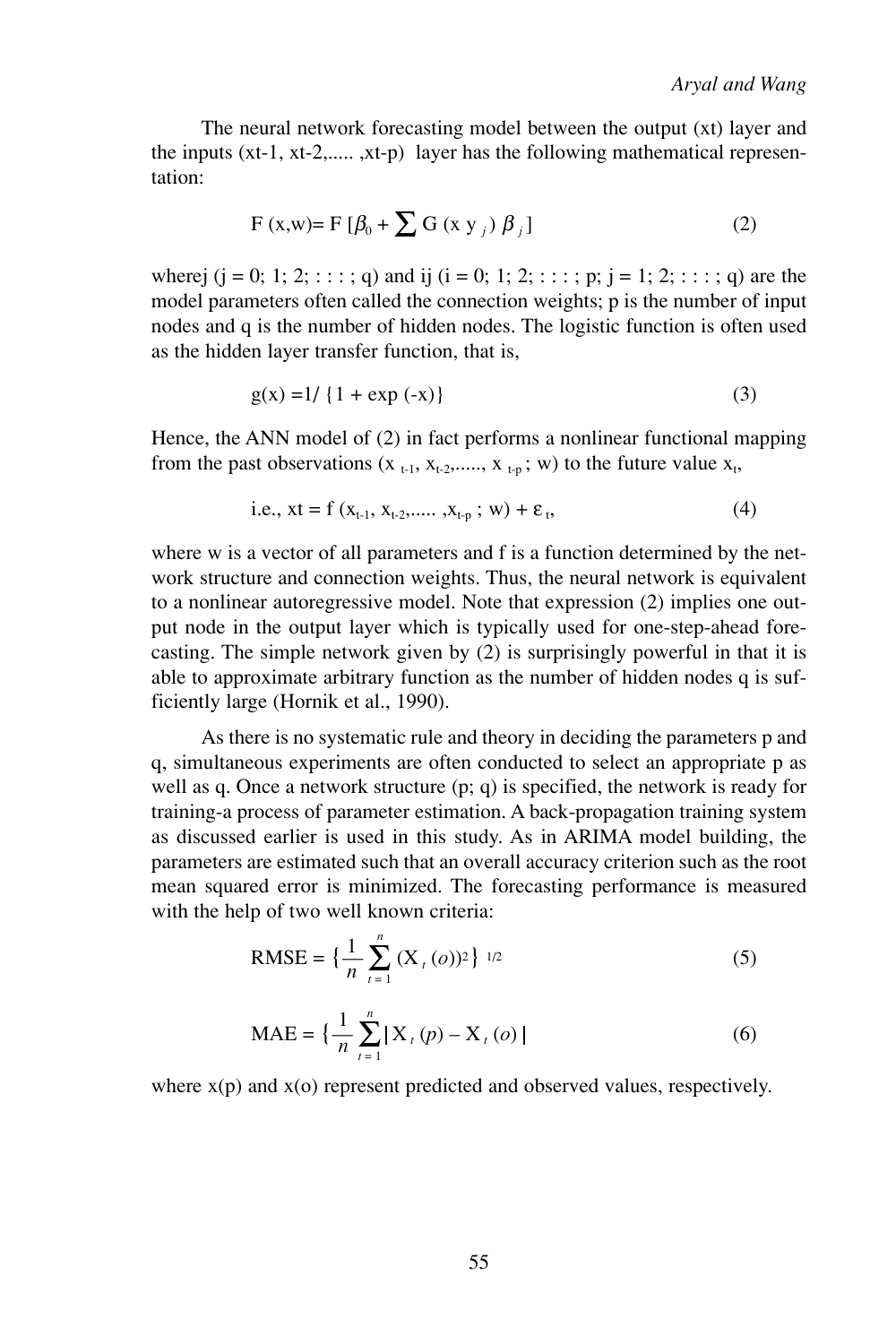#### **Empirical Neural Network Model**

The objective of the research is to develop a forecasting model capable of predicting the production level of the construction industry in China. In this section, we perform the procedure to establish an ANN model for short-term prediction. Each predicting data is used in the performance validation of an ARIMA and an ANN model. The performance of the model is evaluated by comparing with ARIMA model developed by Dilli and Wang (2002). For the validation and comparison, we have taken a quantitative measure of network performance called "*performance index*". Root Mean Square Error (RMSE) and Mean Absolute Error (MAE) are used as the criterion of performance index.

#### *Analysis and collection of data*

In this paper, the Gross Output Value of Construction Industry and the Gross Domestic Product of the People's Republic of China from 1978 to 2000 are used to study the behavior of production levels of the CI as defined earlier. As mentioned earlier, the contribution of the CI in the overall economic growth of China is significant. At present, China is also in urbanization phase in its overall development. For this reason, the study on the situation and implications of the construction industry to the national economy is vital.

#### *Separation of data into train, verify and test set*

Data is divided into three separate sets, the training set, which consists of in-sample data, the validation as well as the test sets, consisting of out-of-sample data. The *training set* is used to estimate the connection strengths, using the back-propagation method. The *validation set* is used mainly to find the connection strengths, which enable the error to converge to a global minimum, rather than a local minimum. According to Gonzalez (2000) the validation set contains data that are not used during the training, but which serves as indicator of out-of-sample forecasting accuracy of the network. The *test set* is used to measure the forecasting accuracy of the network. Data used in this set are outof-sample data that are not used in the validation set. The difference between two NN models or between NN and econometric models is evaluated in the test set. The model with the lowest RMSE is the one with higher forecasting power. Although we have a small data set, the total data set of 21 is divided accordingly—training-16, verification-2 and test-2. This is especially true in light of the fact that the ANN model can be used even we have a relatively small sample.

#### *Transfer the data into the networks as input*

The input data is transformed before the actual modeling takes place. The purpose, according to comp.ai.neural-nets Usenet news W. Sarle (2001), is that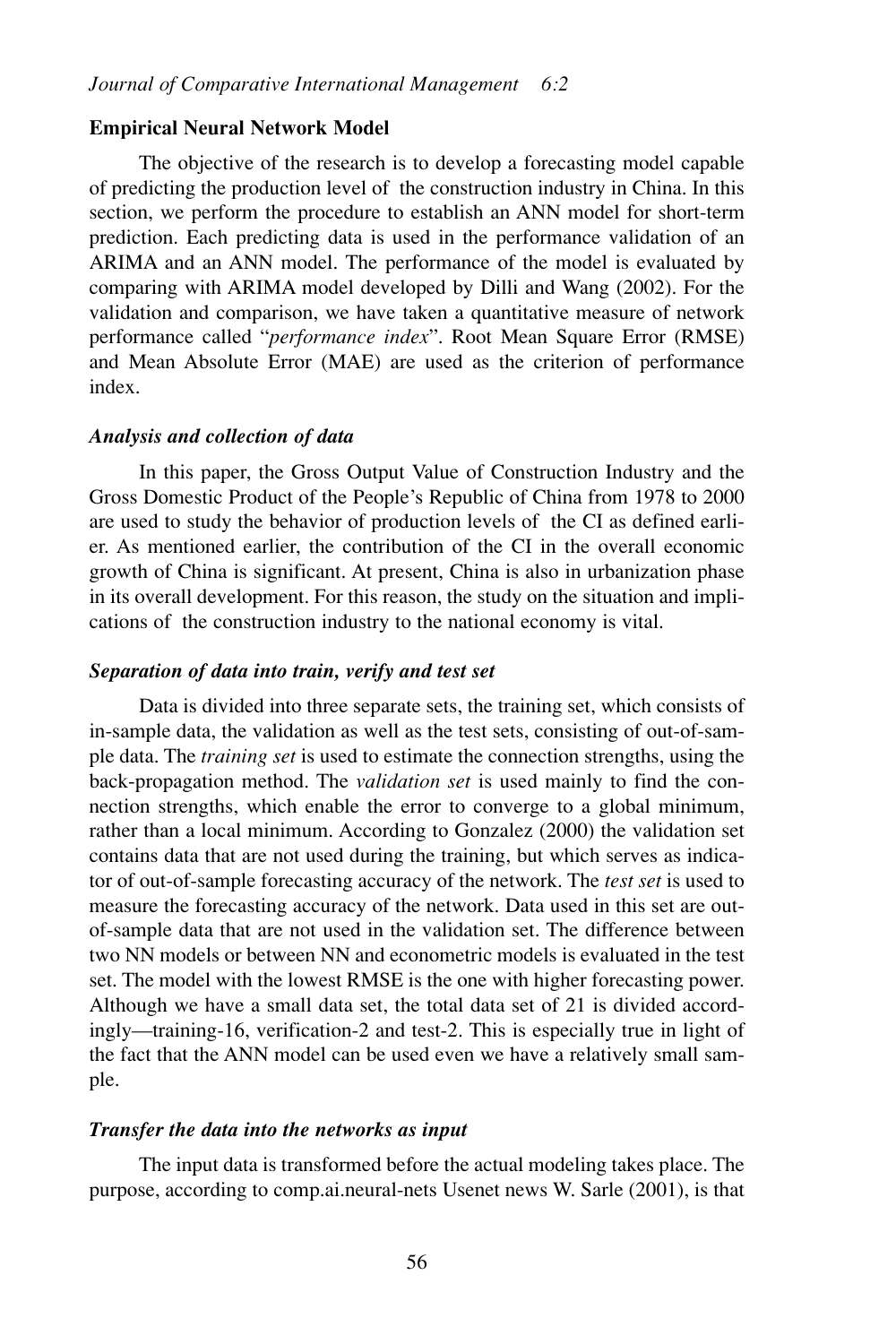standardizing target variables has a more important effect on the initialization of weights than just avoiding saturation. If initialization is poor, local minima will occur. Generally training data in an ANN is scaled for two major reasons. First, input data is usually scaled to give each input equal importance and to prevent premature saturation of sigmoidal activation functions. Secondly, output or target data is scaled if output activation functions have a limited range and the unscaled targets do not match that range. Numeric values have to be scaled into a range that is appropriate for the network. Typically, raw variable values are scaled linearly. We use linear scaling method for obtaining a new range using Statistical Neural Networks (1996), which includes mini/max and mean/SD algorithms that automatically calculate scaling values to transfer numeric values into the desired range.

#### *A simple artificial neural network model*

In this section, a neural network model has been developed by applying a real data set under study.

#### *Neural networks architecture*

The scheme used in this research consisted of a multilayer perceptron artificial neural network (MLP-ANN), trained with the well-known error backpropagation learning algorithm (Rummelhart et al., 1986), which has been successfully used in a number of macroeconomic forecasting applications as referred above. Following the recommendation of Kuan and White (1994), we use a single hidden layer, since this seems to be appropriate for most economic applications. This is especially true in light of the fact that we have a relatively small sample. Multilayer perceptrons (MLPs) use a linear PSP function (i.e., they perform a weighted sum of their inputs), and a (usually) non-linear activation function. The standard activation function for MLPs is the logistic function, which is used in this paper.

In this analysis, the network consists of single input, hidden and output layer. To determine the appropriate configuration of the feed-forward MLP network several parameters have been varied. The number of neurons in the hidden layer was determined automatically by adapting network complexity. The design procedure was carried out by conducting an extensive search. A maximum of 10 networks were saved balancing the performance against type and complexity (to maintain diversity) by increasing the network set size if the network set is too full. 150 networks were tested and the best 10 networks found were retained by taking account of diversity. The best network found had excellent performance (regression ratio 0.003343, correlation 1.000000, and error 0.000147). The regression statistics for the selected models are shown in Table 1.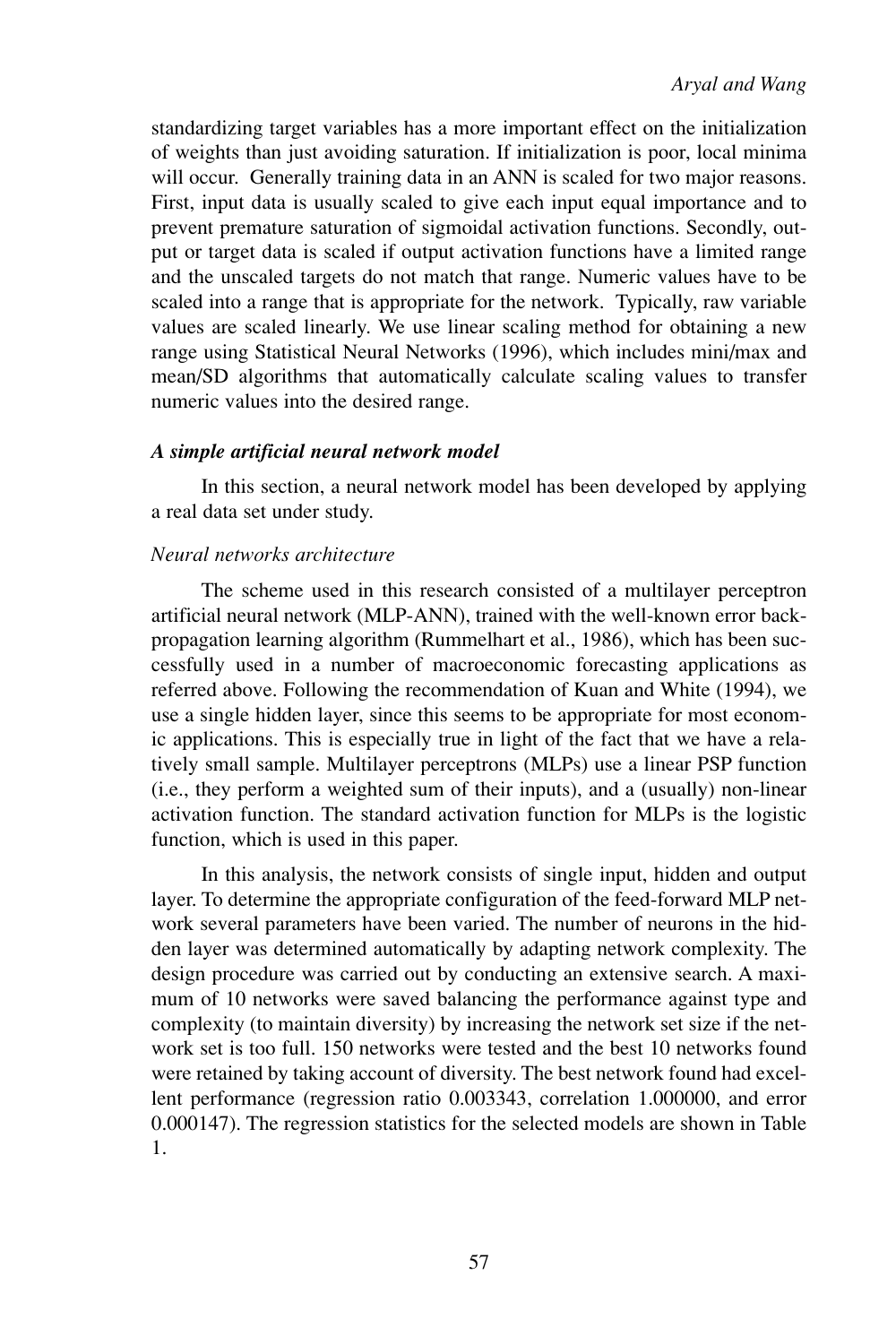| <b>Statistics</b> | <b>Training Error</b> | <b>Verification Error</b> | <b>Test Error</b> |  |
|-------------------|-----------------------|---------------------------|-------------------|--|
| Data Mean         | 0.1369                | 0.1341                    | 0.1168            |  |
| Data S.D.         | 0.0369                | 0.0402                    | 0.0205            |  |
| Error Mean        | 0.0018                | 0.0092                    | 0.0068            |  |
| Error S.D.        | 0.0125                | 0.0003                    | 0.0080            |  |
| Abs E. Mean       | 0.0083                | 0.0092                    | 0.0068            |  |
| S.D. Ratio        | 0.3391                | 0.0085                    | 0.3905            |  |
| Correlation       | 0.9407                | 1.0000                    | 1.0000            |  |

**Table 1: Regression Statistics**

Note: Statistica Neural Networks (SNN) is used to estimate the statistics

#### *Set parameters, values, initialize weights*

The parameters and learning algorithms for training the various neural networks used are as follows. *Weights*: The weights are initialized to a uniformly distributed random value, uniform for all layers with values set at min (0) and max (1). *Learning rate* ( $\eta$ ): The learning rate ( $0 \le \eta \le 1$ ) is a scaling factor that tells the learning algorithm how much the weights of the connections should be adjusted for a given error. The learning rate  $\eta$ =0.03 is set across presentations. *The momentum (* $\alpha$ *)*: The momentum parameter ( $0 < \alpha < 1$ ) is another number that affects the gradient descent of the weights. The momentum term is added, which keeps the direction of the previous step, thus avoiding the descent into local minima. The momentum term  $\alpha$ =0.35 is set across presentations. *Epochs:* On each epoch, the entire training set is fed through the network, and used to adjust the network weights and thresholds. These parameters decide the forecasting performance of the ANN, however, there is no criterion for deciding optimal parameters. Thus the parameters are decided based on heuristic methods.

#### *Training methodology*

The "cross validation" training methodology is adopted. Training is performed until the error obtained with the testing is reached a minimum. The weighting factors are obtained using the back-propagation algorithm. In the back-propagation methodology a set of initial weights is first chosen at random, after which the network starts the learning process, modifying the weights to reduce the error. The network output is obtained through information sent from the input layer through the hidden layer, facilitated by the activation function. The difference between the predicted value of output and the actual value, called network error, is computed and propagated backwards through the network, layer by layer. The connection strengths are modified in proportion to the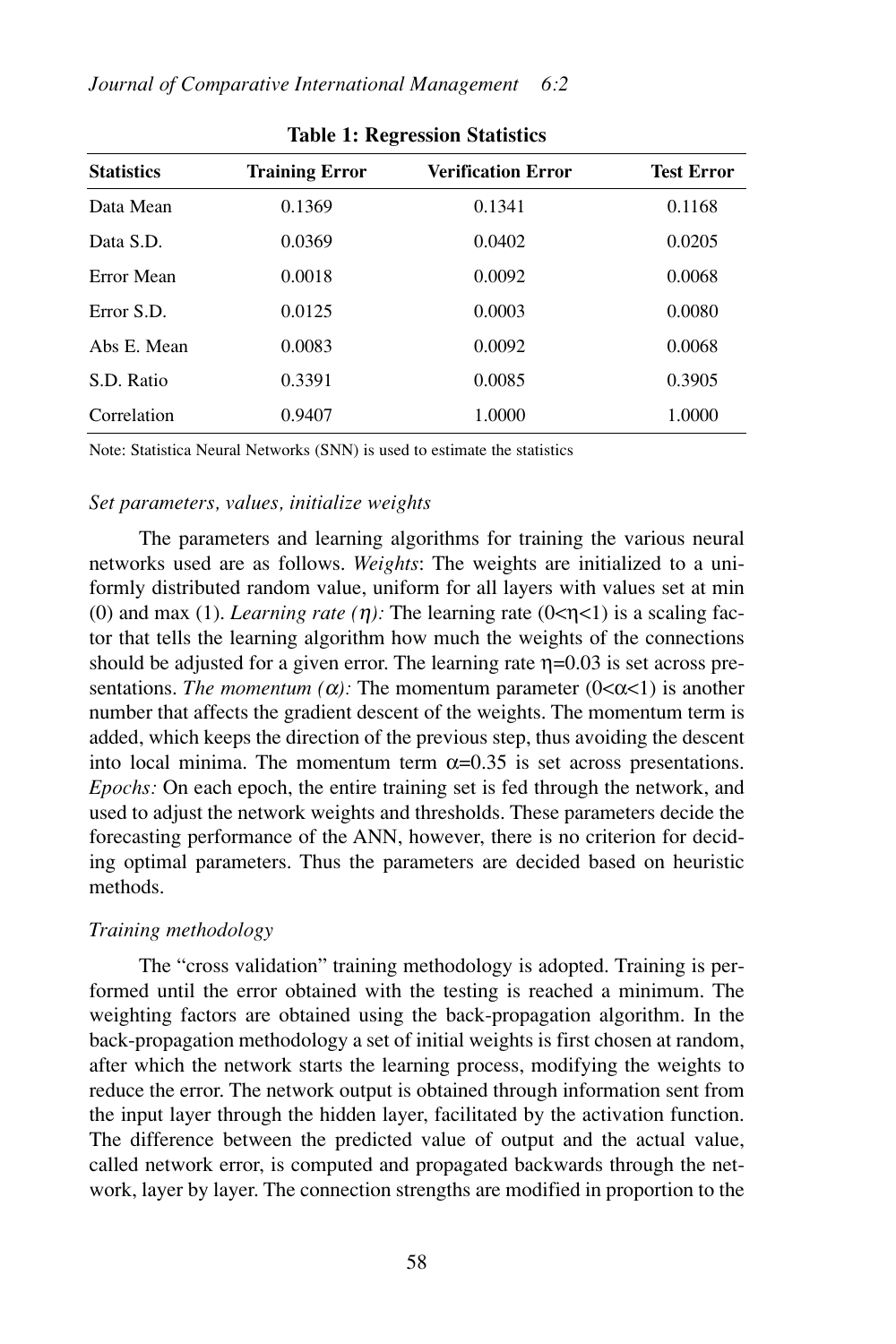error. This process in which the weights are computed is known as an epoch. To avoid over training, the "early stopping" procedure was used by fixing target error = 0 over a number of epochs 100. We trained all of the neural networks for 100 epochs with 16 data points out of 21. The trained neural network models were verified and tested with the remaining 2 data points for each. Among the best retained 10 networks, the network topology: 1:1-31-1:1 Figure 6 is selected as the ANN model because it has the minimum RMSE.



**Figure 6: MLP-3 layered network topology**

## **PERFORMANCE EVALUATION**

The RMSE and MAE criteria are used to evaluate the accuracy of the outof-sample forecasts. Here, the best performing network with the lowest verification error is a 3 layer multi-percerptron with one hidden layer and 31 hidden nodes network. It has a training error of 0.01217, a verification error of 0.008285 and a test error of 0.007879. This is the root mean square of the errors on each individual case, where the error on each individual case is measured by the network's error function. In this analysis, a comparison of the predicted and the target level is studied with the help of a trained neural network. The forecast obtained is intended to give a vision of the future of the series based on its behavior, given that the actual trends do not change. The plot of the actual and fitted values of the series as depicted in *Figure 7* shows that the trend of production levels of CI is increasing steadily implies the strong potential for future growth.

The fitted model is statistically valid as the deviation between the actual and the fitted values is the least. The RMSE and MAE of the best neural network model have reached 0.0078 and 0.00518, respectively. The performance of the empirical ANN model is evaluated by comparing it with the ARIMA model. The result shows that the best neural network model outperforms the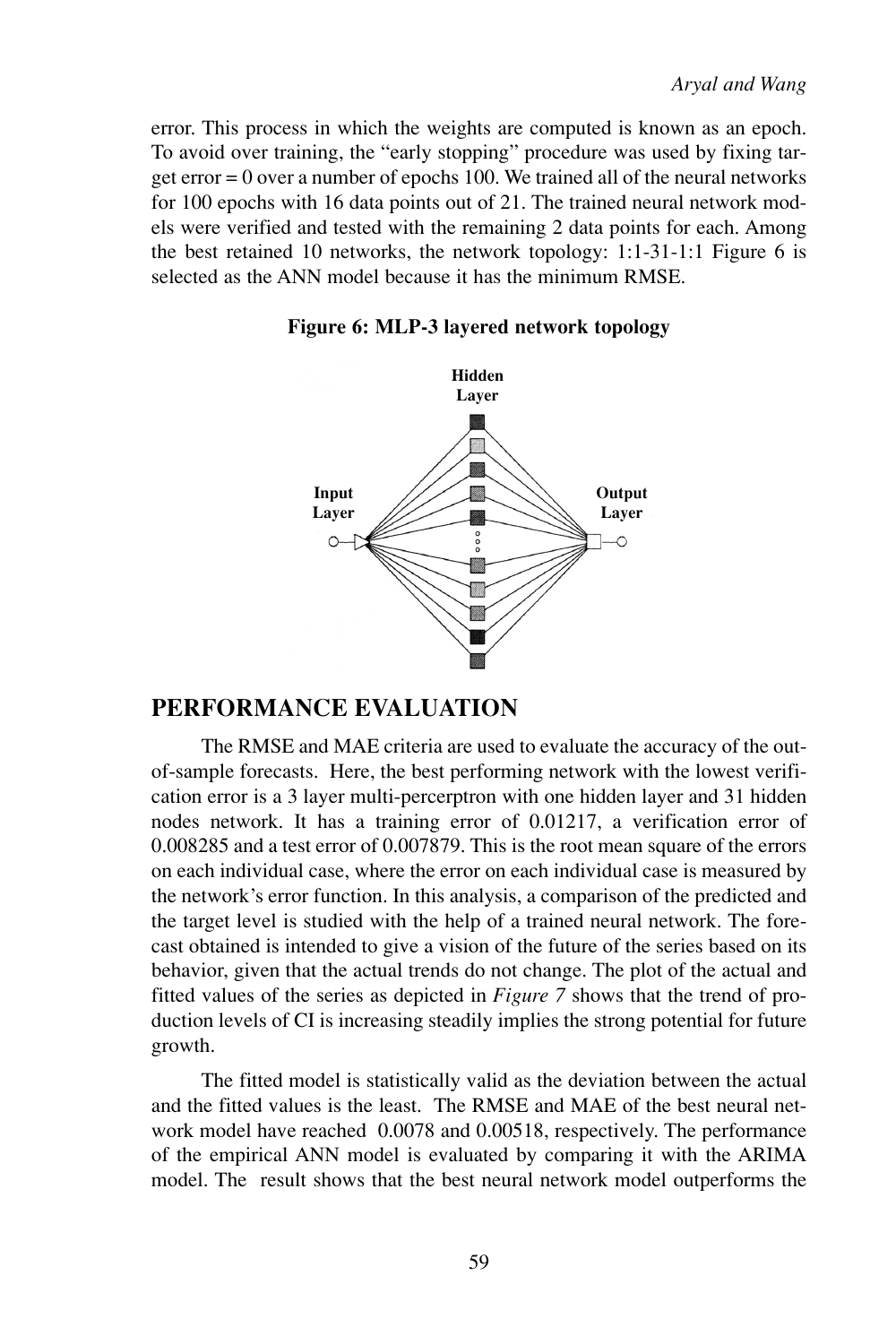

#### **Figure 7: Actual and predicted plots for neural networks model**

ARIMA model by over 49 percent, implying that neural network models can be exploited for noticeable gains in forecast accuracy. This is substantiated by the empirical evidence presented in Table 2.

| Table 2: Forecast performance of neural network over ARIMA model |             |            |                           |  |
|------------------------------------------------------------------|-------------|------------|---------------------------|--|
| <b>Forecasting Model</b>                                         | <b>RMSE</b> | <b>MAE</b> | % (RMSE ANN - RMSE ARIMA) |  |
| ANN                                                              | 0.0078      | 0.00518    | $-49.35*$                 |  |
| ARIMA#                                                           | 0.0116      | 0.00824    | $+33.05$                  |  |

# Dilli and Wang (2002)

\*Best statistics for each performance criterion are highlighted. Negative values for the percentage difference in the RMSE between the neural network forecasts and the ARIMA forecasts indicate that the neural network forecasts are more accurate; positive signs imply the opposite.

## **CONCLUDING REMARKS**

The objective of this paper has been to develop an empirical model for the construction industry in China which best fits the data under study and gives a better prediction values with minimum errors so that planner and policy makers can formulate proper policies and programs to promote the industry. Since ANN is one of the non-linear tools that has been in an increasing use to forecast macroeconomic variables, we used this method for our purpose. The novelty of this methodology lies in its ability to capture all indirect relations between variables by introducing hidden layers, and to approximate any non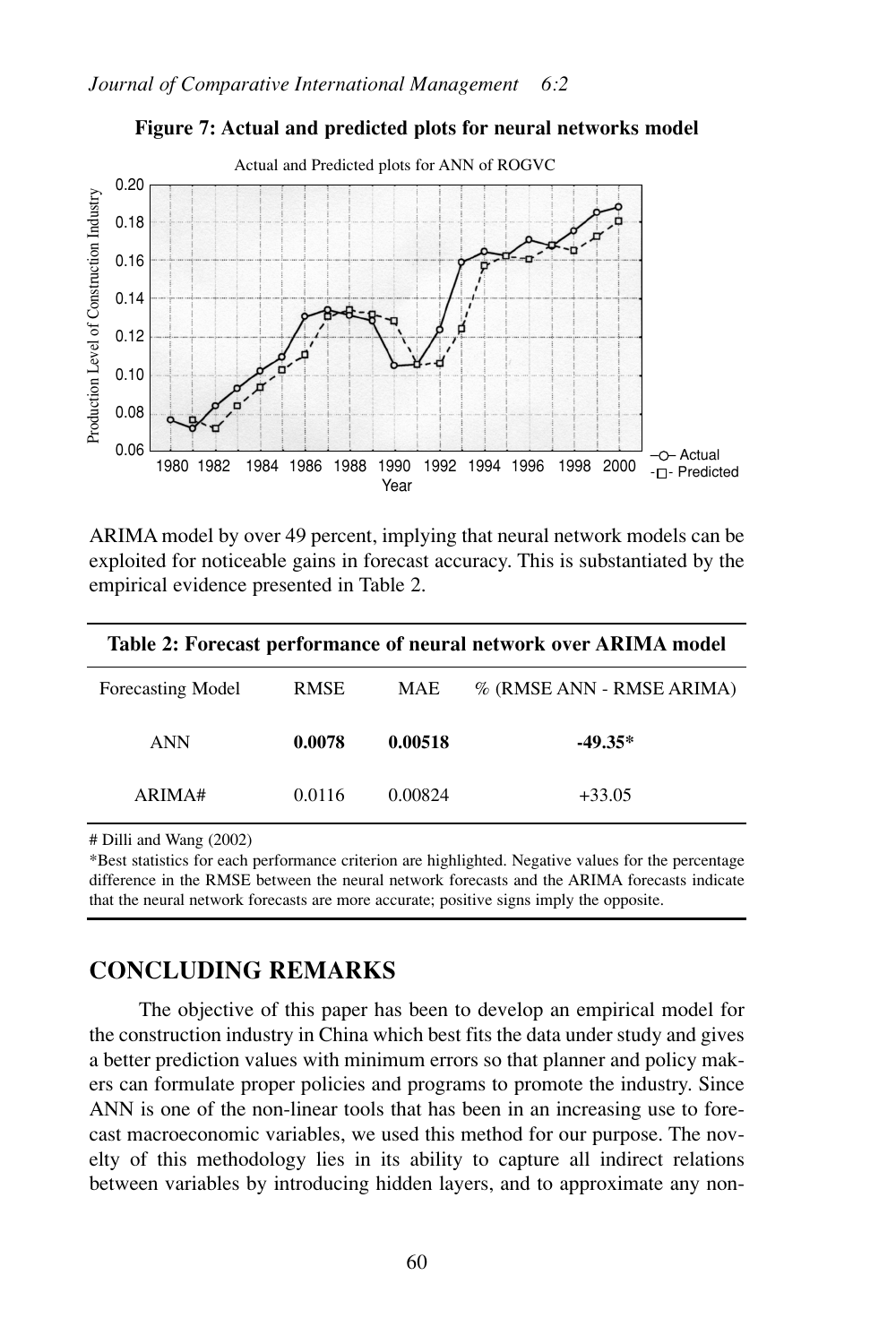linearity with the application of the logistic function as activation function. In fact, the literature suggests that ANN can be mathematically shown to be universal function approximations (Hornik et al 1989) and that the neural network outperforms other time-series econometric models such as ARIMA.

The performance of the ANN model has been evaluated by comparing it with the ARIMA model developed by Dilli and Wang (2002). The RMSE and MAE have been used to evaluate the accuracy of the out-of-sample forecasts. Here, the best perform network with the lowest verification error is a 3 layer multi-percerptrons with one hidden layer and 31 hidden nodes network. The results show that the best neural network model outperforms the ARIMA model by over 49 percent, implying that neural network models can be exploited for noticeable gains in forecast accuracy. The gains in forecast accuracy seem to originate from the ability of neural networks to capture asymmetric relationships.

We have used the ANN methodology to forecast the growth of construction industry in China, and have demonstrated its advantages over other traditional time-series methods. However, as it is only a small part of the aggregate economy, other industries and sectors in China need to be studied using the ANN methodology to improve upon forecasting of their behavior. Needless to say, data mining techniques such as the ANN have great potential for improving our understanding of strategic macroeconomic variables that are so crucial in scanning the business environment.

## **References**

- Ahmadi H. (1993) Testability of the arbitrage pricing theory by neural networks. In Trippi R.R. and E. Truban, Eds, *Neural Networks in Finance and Investing*. Probus Publishing
- Angstenberger, J. (1996) Prediction of the S&P 500 Index with Neural Networks. In *Neural Networks and Their Applications*, Chichester, Wiley and Sons, 143-52.
- Brown and Benchmark (1995) *Introductory Psychology Electronic Image Bank*. Times Mirror Higher Education Group Inc.
- Bosarge, W. E. (1993) Adaptive Processes to Exploit the Nonlinear Structure of Financial Market. In: R. R. Trippi and E. Turban (eds.): *Neural Networks in Finance and Investing*. Probus Publishing, 371-402.
- Connor, D., (1988) *Data Transformation Explains the Basics of Neural Networks*. EDN, 138-44.
- Dilli and Wang (2002) An application of the ARIMA model for forecasting the production level of construction industry. *Journal of Harbin Institute of Technology* (New series), vol. 9, sup, 39-45.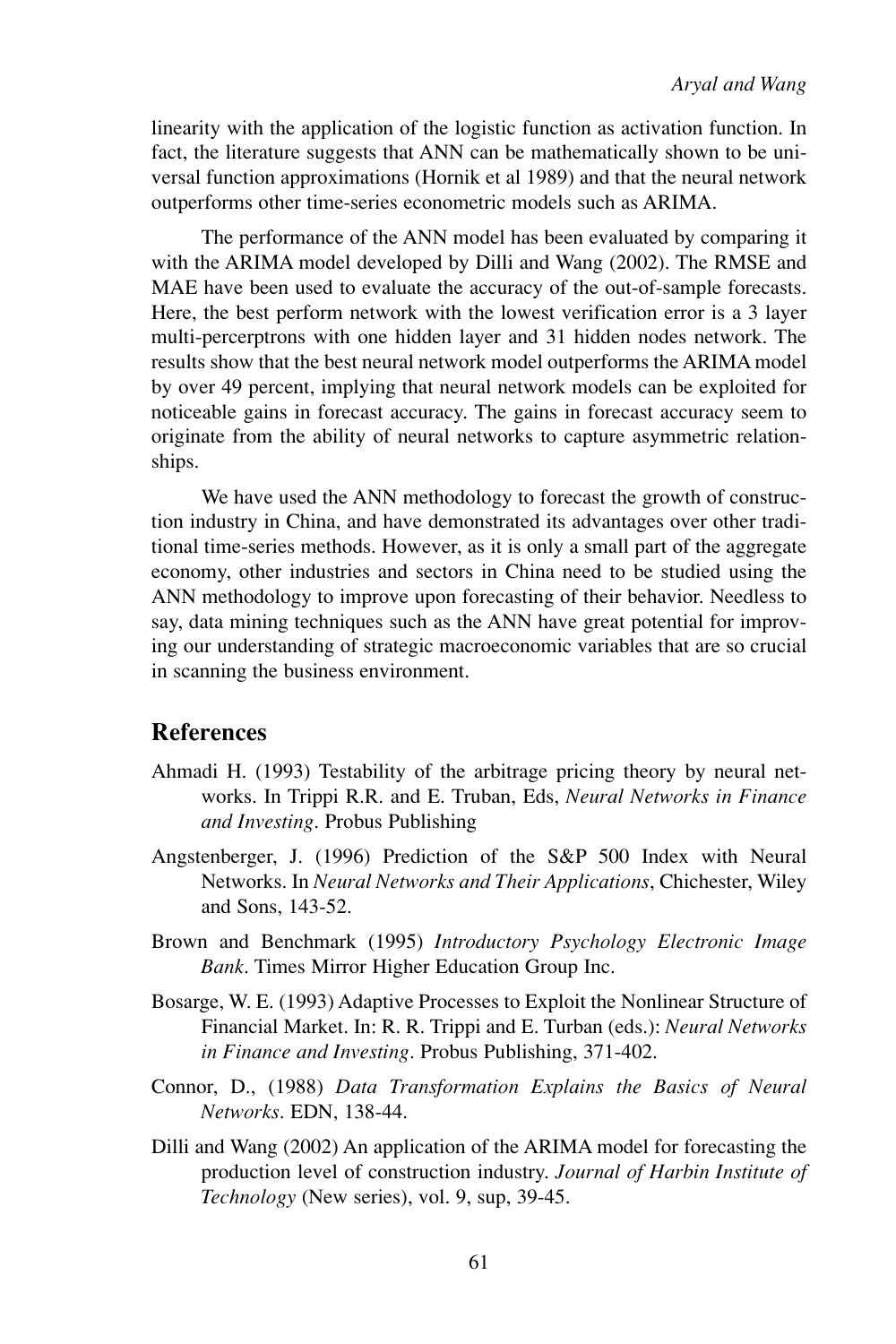- Donaldson, R.G., M. Kamstra, and H.Y. Kim (1993) *Evaluating Alternative Models for Conditional Stock Volatility: Evidence from International Data*. Working Paper, University of British Columbia.
- Gonzale, S. (2000) *Neural Networks for Macroeconomic Forecasting: A Complementary Approach to Linear Regression Models*. Working paper, 07. Department of Finance, Government of Canada.
- Hiew, M. and G. Green (1992) *Beyond Statistics, A Forecasting System That Learns*. The Forum, 5, 1-6.
- Hinton, G.E., (1992) *How Neural Networks Learn from Experience. Scientific American*, 267, 144-51.
- Hoptroff, R.G. (1993) The Principles and Practice of Time Series Forecasting and Business Modeling Using Neural Nets. *Neural Computing & Applications*, 1, 59-66.
- Hornik K., Stinchombe M. and White H. (1989) Multi-layer Feed-forward networks are universal approximators. *Neural Networks*, 2, 359-66.
- Hornik K., Stinchombe M. and White H. (1990) Using multi-layer feed-forward networks for universal approximation. *Neural Networks,* 3, 551-60.
- Hutchinson, J. M., T. Poggio, and A.W. Lo (1994) A nonparametric approach to pricing and hedging derivative securities via learning networks. *Journal of Finance*, 49, 851-889.
- Hwarng H. Brian and Ang H.T. (2001) A simple neural network for ARIMA (p; q) time series. *Omega, The International Journal of Management Science*, 29, 319-33.
- Jin, Lu, and Zhang (2002) A regression Model of the Growth Path of Construction Industry. *Proceedings of 2002 International Conference on Management Science and Engineering*, Moscow, Russia, HIT press, ISBN 7-5603-1793-6/F. 287, Vol.2, 2089-94.
- Kamijo, K. and Tanigawa, T. (1990) Stock Price Recognition A Recurrent Neural Net Approach. *Proceedings of the International Joint Conference on Neural Networks*, 589-621.
- Kohzadi, N., M. S. Boyd, I. Kaastra, B. S. Kermanshahi, and D. Scuse (1995) Neural Networks for Forecasting: An Introduction. *Canadian Journal of Agricultural Economics*, 43, 463-74.
- Kuan, C. M. and H. White (1994) Artificial Neural Networks: An Econometric Perspective. *Econometric Reviews*, 13, 1-91.
- Maasumi E., A. Khotanzad, and A. Abaye (1996) Artificial neural networks for some macroeconomic series: a first report. *Econometric Reviews*, 13 (1), 105-122.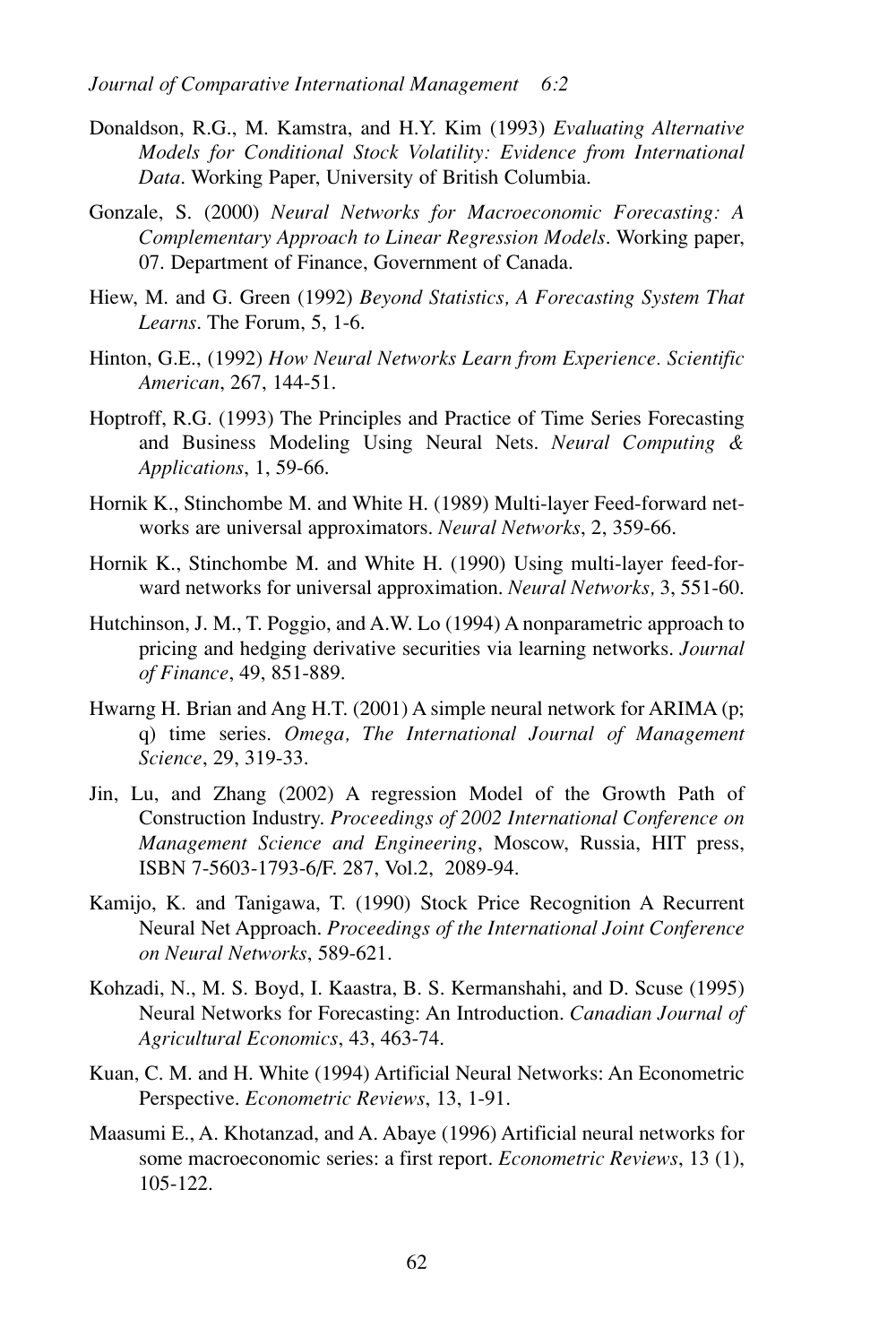- Makridakis, S., A. Anderson, R. Carbone, R. Fildes, M. Hibon, R. Lewandowski, J. Newton, E.Parzen, and R. Winkler (1982) The Accuracy of Extrapolation (Time Series) Methods: Results of a Forecasting Competition. *Journal of Forecasting*, 1, 111-53.
- Mayo, R.E. and Liu G. (1995) Reform agenda of Chinese construction industry. *Journal of Construction Engineering and Management*, 121(1), 80- 85.
- McMenamin Stuart J. (1997) *A primer on neural networks for forecasting. Journal of Business Forecasting*, 16, 17-22.
- Moody John, Levin Uzi and Rehfuss Steve (1993) Predicting the U.S. index of industrial production. *Neural Network World*, 3(6), 791-94.
- Moody, J. (1995) Economic Forecasting: Challenges and Neural Network Solutions. *Keynote talk presented at the International Symposium on Artificial Neural Networks*, Hsinchu, Taiwan.
- National Bureau of Statistics (2001), *China Statistical Year Book*. China Statistics press, Beijing.
- Prudence S. (2002) *Monetary Conditions & Core Inflation: An Application of Neural Networks*. Working paper, Research Services Department, Research and Economic Programming Division, Bank of Jamaica.
- Rumelhart, D.E., G.E. Hinton, R.J. Williams (1986) Learning Internal Representations by Error propagation. *Parallel Distributed Processing*, D.E. Rumelhart, J.L. McClelland (Eds.), MIT Press, Cambridge, MA, Volume 1, 318-62.
- Sharda, R. and R. Patil (1990) Neural Networks as Forecasting Experts: An Empirical Test. *Proceedings of the 1990 International Joint Conference on Neural Networks Meeting*, Vol. 2, 491-94.
- Sharda, R. and R. Patil (1992) Connectionist Approach to Time Series Prediction: An Empirical Test. *Journal of Intelligent Manufacturing*, 3, 317-23.
- Swanson, N. R. and H. White (1995) A model selection approach to assessing the information in the term structure using linear models and artificial neural networks, *Journal of Business and Economic Statistics* 13, 265-75.
- Swanson, N.R., and White, H. (1997a) A model selection approach to real time macroeconomic forecasting using linear models and artificial neural networks. *Review of Economics and Statistics*, 79, 540-50.
- Swanson, N.R., and White, H. (1997b) Forecasting economic time series using adaptive versus non-adaptive and linear versus nonlinear econometric models. *International Journal of Forecasting*, 13, 439-61.